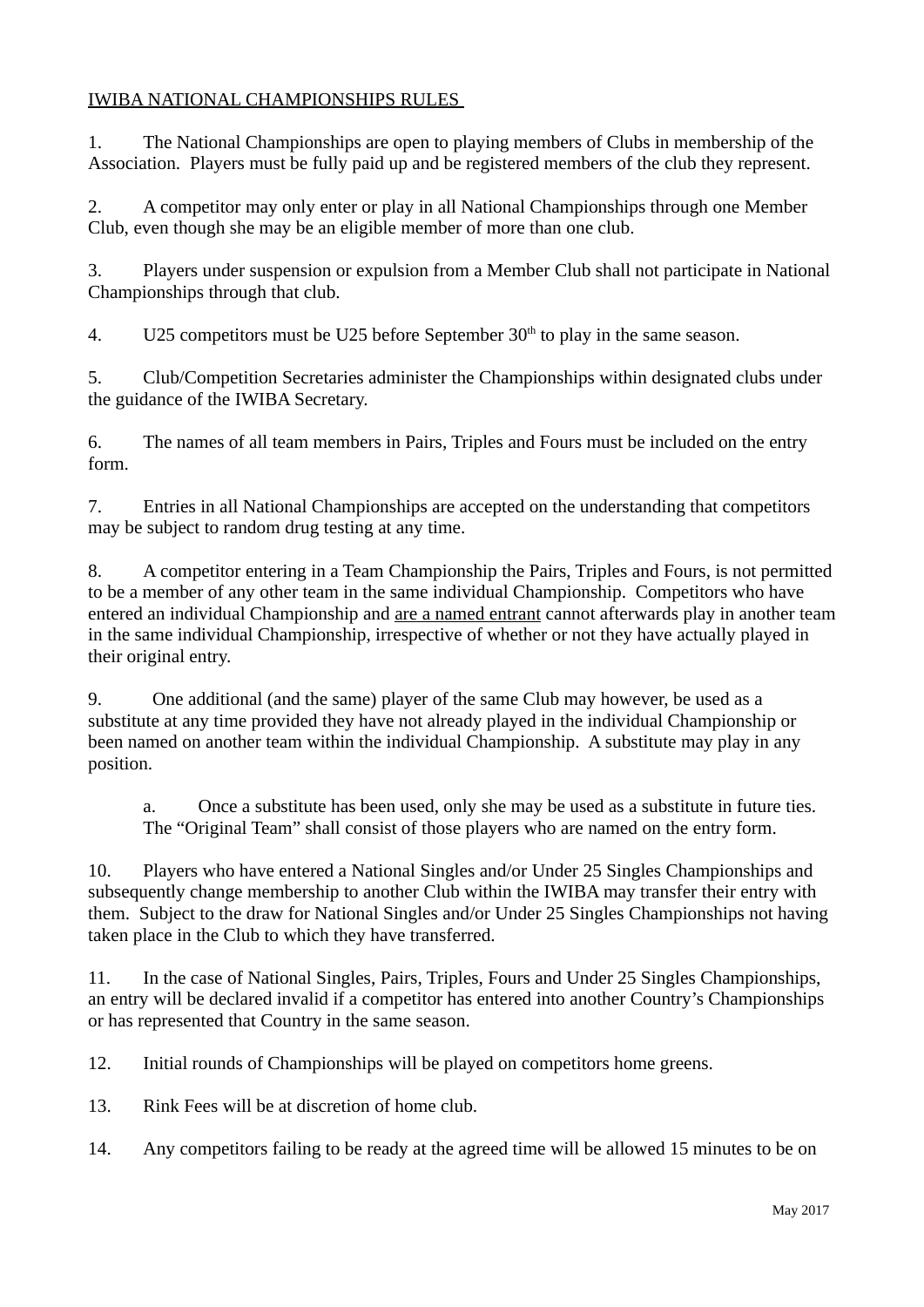the green ready to play. The failure of a player or players to appear after a maximum waiting period of 15 minutes (except in exceptional circumstances) from the time fixed for the start of the game, shall cause the player(s) to forfeit the game to their opponent.. Exceptional circumstances to be determined by the Club/Competition Secretary in respect of initial games played on home greens and by the IWIBA Secretary in respect of games played at the National Finals event.

15. The length of time of individual qualifying rounds played on home greens will be subject to the arrangements at each individual club with the exception of the final matches which should be played as set out below:

a. U25 SINGLES and SENIOR SINGLES, 4 bowls each, 21 Shots or 4 Hours

PAIRS, 4 bowls each, 21 Ends or 4 Hours

TRIPLES, 3 bowls each, 18 Ends or 4 Hours

FOURS, 2 bowls each, 21 Ends or 4 Hours

b. The 4hrs does not include trial ends or extra ends. An end where the jack has been cast before 4hrs must be played to a finish. All dead ends must be replayed. Start time must be agreed by both players from the same timepiece and marked on the scorecard. If a game is unable to continue due to unforeseen circumstances, the competitors must return as soon as possible to complete the game.

c. In the qualifying rounds played on home greens the re-spot rule will not be used.

#### National Finals Event

16. At the major finals of the IWIBA (classified as the National Finals Event event) all competitors will be allowed a practice session on the green being used for the National Finals Event, prior to the competition starting only if the Club has available rinks. It will be responsibility of individual competitors to arrange this with the host club.

17. Teams and players who are playing opponents who have played a previous qualifying round may have a 1hr practice on the green being used for the National Finals but not on the rink/s they will be playing on.

18. The length of time of individual final matches will be played as set out below:

a. U25 SINGLES and SENIOR SINGLES, 4 bowls each, 21 Shots or 4 Hours

PAIRS, 4 bowls each, 21 Ends or 4 Hours

TRIPLES, 3 bowls each, 18 Ends or 4 Hours

FOURS, 2 bowls each, 21 Ends or 4 Hours

- b. Rule 15b applies except for the following:
	- (i) At the National Finals Event the re-spot will be used in accordance with the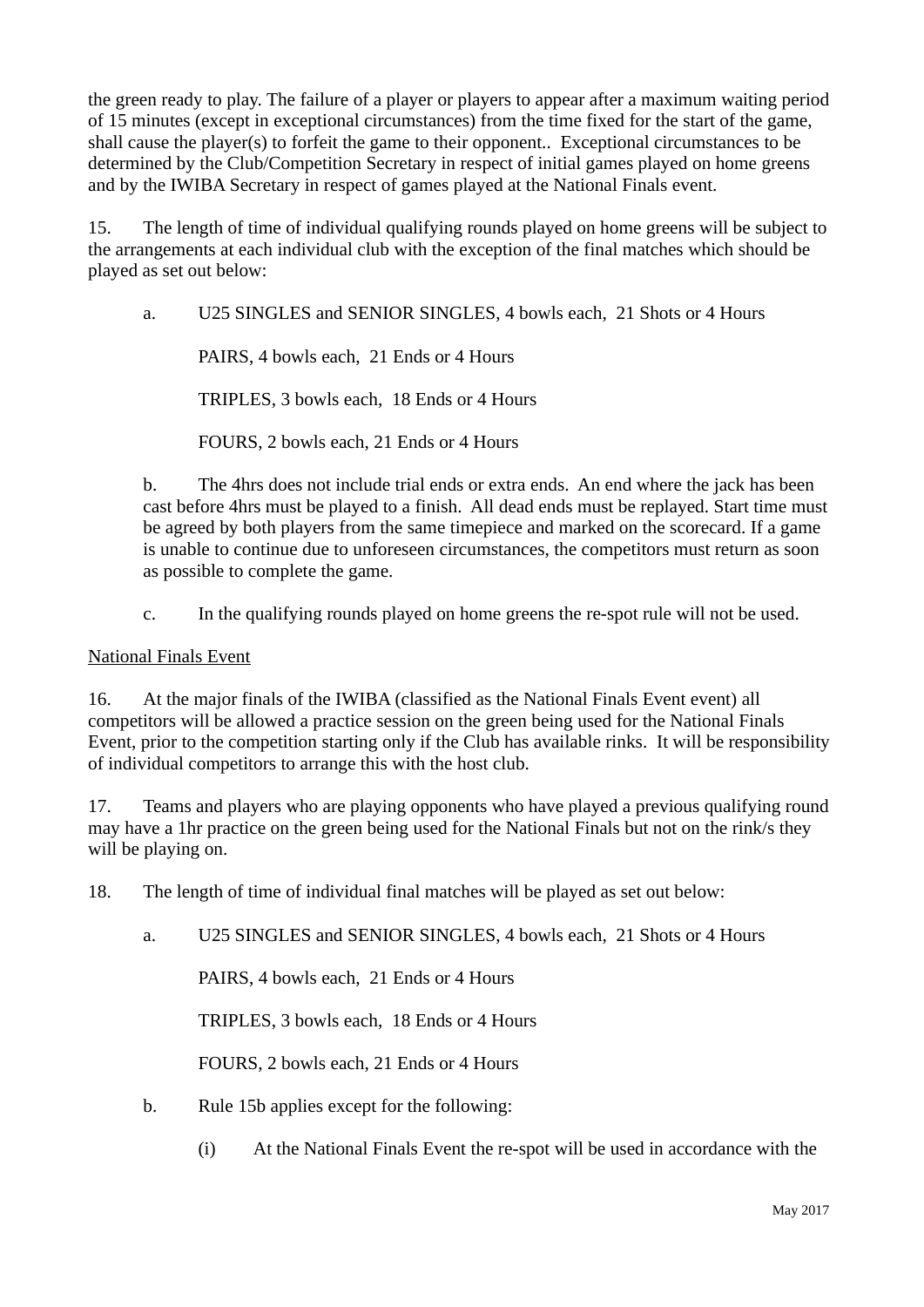BIIBC rules.

(ii) The Umpires are in control of timings and will indicate the start and finish of games by the ringing of a bell and advise what time should be entered on the scorecard.

## Playing Arrangements:

19 The draw for qualifying championship games at home greens must be posted on club noticeboards with dates stating when the qualifying rounds are to be played on or by, using specified dates for each round.

a. If a game is to be brought forward the defaulting skip/singles Opponent is to be offered two alternative dates by their opposing skip/Challenger. If the Opponent is a named player in a Competition ie WIBC Championships or Inter-Stadium match and is offered that same date to play a National Championship the Challenger must offer an alternative date.

b. If the opponent has previously arranged to play another National Indoor Championship on one or both of the two dates offered or is on Indoor/Outdoor International duty or on IWIBA business, the Challenger is required to offer alternative dates (if the time-frame allows.)

c. When challenged, being on holiday is not sufficient reason for demanding alternative dates. If an agreement cannot be reached on a date and time, then the tie will be played on date as indicated on the draw sheet.

d. A Competitor who is challenging the result of a game should contact the Club/Competition Secretary within 24hrs of the conclusion of that game with the nature of the grievance. If the Club/Competition Secretary cannot resolve the issue to the satisfaction of both competitors, then the issue will be escalated to the IWIBA Secretary for consideration of the IWIBA Council whose decision will be final.

e. The winning team are to advise the Club/Competition Secretary of the result within 24 hours of the game being completed. The final results of the qualifying rounds should be forwarded to the IWIBA Secretary by the date specified by the IWIBA Council.

20. Winners of the qualifying rounds and eligible qualifiers from the Vice-President's Club will compete in the National Finals Event. Ladies Club Championship finals in the Vice-President's Club should not take place until after National Finals Event has been completed.

21. The order of play at the National Finals Event will be in accordance with the draw made at the previous Annual General Meeting.

### Dress Code

22. Dress for the initial rounds of the individual National Championships played on competitors' home greens is subject to rules at the Club where the tie is being played.

23. Dress for the National Finals shall be white above and below the waist. The only exception